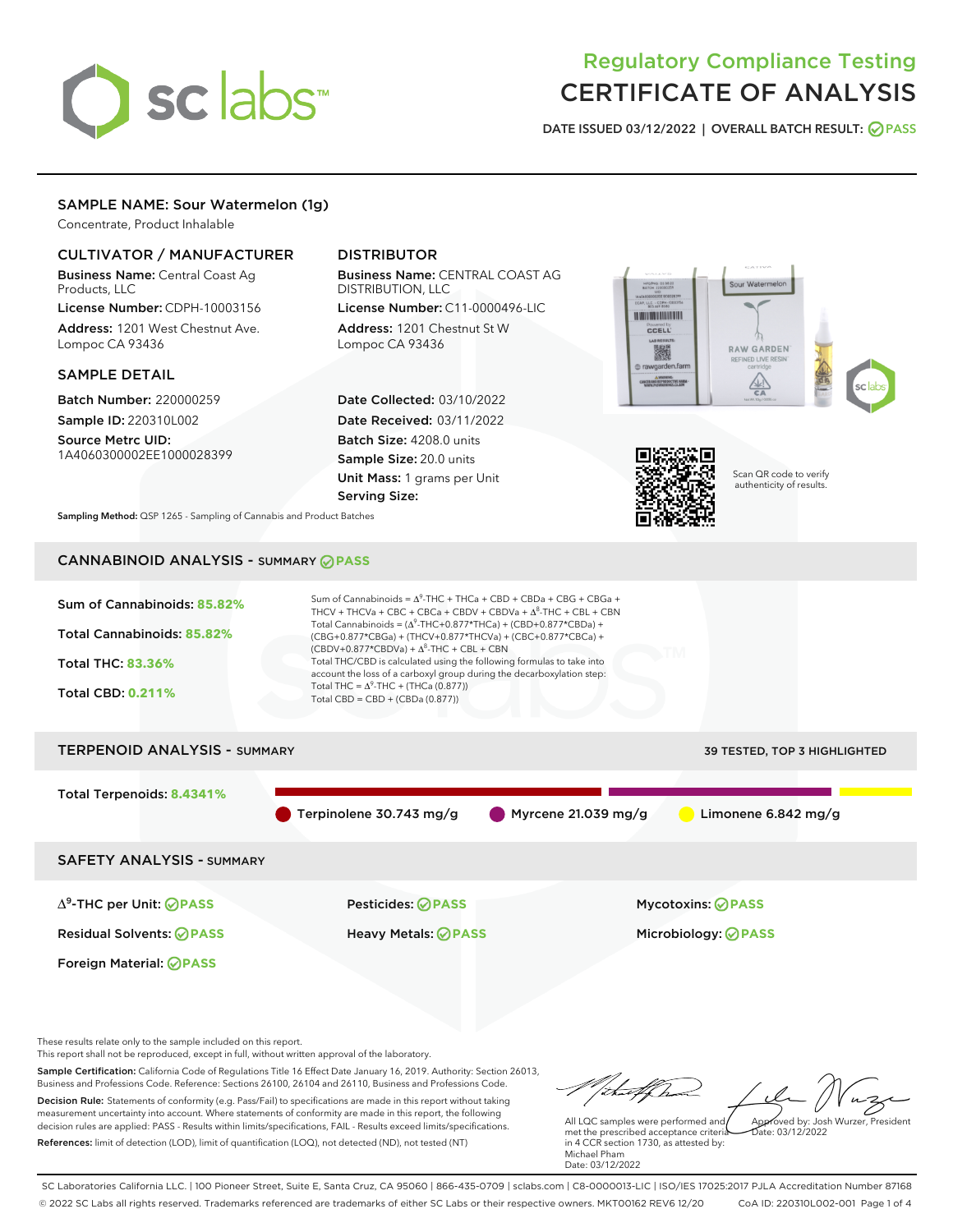



SOUR WATERMELON (1G) | DATE ISSUED 03/12/2022 | OVERALL BATCH RESULT: @ PASS

#### CANNABINOID TEST RESULTS - 03/11/2022 2 PASS

Tested by high-performance liquid chromatography with diode-array detection (HPLC-DAD). **Method:** QSP 1157 - Analysis of Cannabinoids by HPLC-DAD

#### TOTAL CANNABINOIDS: **85.82%**

Total Cannabinoids (Total THC) + (Total CBD) + (Total CBG) + (Total THCV) + (Total CBC) +  $(Total CBDV) +  $\Delta^8$ -THC + CBL + CBN$ 

TOTAL THC: **83.36%** Total THC (Δ<sup>9</sup>-THC+0.877\*THCa)

TOTAL CBD: **0.211%**

Total CBD (CBD+0.877\*CBDa)

TOTAL CBG: 1.449% Total CBG (CBG+0.877\*CBGa)

TOTAL THCV: 0.43% Total THCV (THCV+0.877\*THCVa)

TOTAL CBC: ND Total CBC (CBC+0.877\*CBCa)

TOTAL CBDV: ND Total CBDV (CBDV+0.877\*CBDVa)

| <b>COMPOUND</b>            | LOD/LOQ<br>(mg/g) | <b>MEASUREMENT</b><br><b>UNCERTAINTY</b><br>(mg/g) | <b>RESULT</b><br>(mg/g) | <b>RESULT</b><br>(%) |
|----------------------------|-------------------|----------------------------------------------------|-------------------------|----------------------|
| $\Delta^9$ -THC            | 0.06/0.26         | ±22.340                                            | 833.60                  | 83.360               |
| <b>CBG</b>                 | 0.06/0.19         | ±0.445                                             | 14.49                   | 1.449                |
| <b>THCV</b>                | 0.1/0.2           | ±0.17                                              | 4.3                     | 0.43                 |
| <b>CBN</b>                 | 0.1/0.3           | ±0.13                                              | 2.6                     | 0.26                 |
| <b>CBD</b>                 | 0.07/0.29         | ±0.076                                             | 2.11                    | 0.211                |
| $\Delta^8$ -THC            | 0.1 / 0.4         | ±0.07                                              | 1.1                     | 0.11                 |
| <b>THCa</b>                | 0.05/0.14         | N/A                                                | <b>ND</b>               | <b>ND</b>            |
| <b>THCVa</b>               | 0.07/0.20         | N/A                                                | <b>ND</b>               | <b>ND</b>            |
| <b>CBDa</b>                | 0.02/0.19         | N/A                                                | <b>ND</b>               | <b>ND</b>            |
| <b>CBDV</b>                | 0.04 / 0.15       | N/A                                                | <b>ND</b>               | <b>ND</b>            |
| <b>CBDVa</b>               | 0.03/0.53         | N/A                                                | <b>ND</b>               | <b>ND</b>            |
| <b>CBGa</b>                | 0.1/0.2           | N/A                                                | <b>ND</b>               | <b>ND</b>            |
| <b>CBL</b>                 | 0.06 / 0.24       | N/A                                                | <b>ND</b>               | <b>ND</b>            |
| <b>CBC</b>                 | 0.2 / 0.5         | N/A                                                | <b>ND</b>               | <b>ND</b>            |
| <b>CBCa</b>                | 0.07/0.28         | N/A                                                | <b>ND</b>               | <b>ND</b>            |
| <b>SUM OF CANNABINOIDS</b> |                   |                                                    | 858.2 mg/g              | 85.82%               |

#### **UNIT MASS: 1 grams per Unit**

| $\Delta^9$ -THC per Unit              | 1100 per-package limit | 833.60 mg/unit | <b>PASS</b> |
|---------------------------------------|------------------------|----------------|-------------|
| <b>Total THC per Unit</b>             |                        | 833.60 mg/unit |             |
| <b>CBD</b> per Unit                   |                        | $2.11$ mg/unit |             |
| <b>Total CBD per Unit</b>             |                        | $2.11$ mg/unit |             |
| Sum of Cannabinoids<br>per Unit       |                        | 858.2 mg/unit  |             |
| <b>Total Cannabinoids</b><br>per Unit |                        | 858.2 mg/unit  |             |

#### TERPENOID TEST RESULTS - 03/12/2022

Terpene analysis utilizing gas chromatography-flame ionization detection (GC-FID). **Method:** QSP 1192 - Analysis of Terpenoids by GC-FID

| <b>COMPOUND</b>           | LOD/LOQ<br>(mg/g) | <b>MEASUREMENT</b><br><b>UNCERTAINTY</b><br>(mg/g) | <b>RESULT</b><br>(mg/g)                         | <b>RESULT</b><br>(%) |
|---------------------------|-------------------|----------------------------------------------------|-------------------------------------------------|----------------------|
| Terpinolene               | 0.008 / 0.026     | ±0.4888                                            | 30.743                                          | 3.0743               |
| <b>Myrcene</b>            | 0.008 / 0.025     | ±0.2104                                            | 21.039                                          | 2.1039               |
| Limonene                  | 0.005 / 0.016     | ±0.0759                                            | 6.842                                           | 0.6842               |
| β-Ocimene                 | 0.006 / 0.020     | ±0.1574                                            | 6.296                                           | 0.6296               |
| β-Caryophyllene           | 0.004 / 0.012     | ±0.1713                                            | 6.185                                           | 0.6185               |
| <b>B-Pinene</b>           | 0.004 / 0.014     | ±0.0221                                            | 2.478                                           | 0.2478               |
| $\alpha$ -Humulene        | 0.009 / 0.029     | ±0.0448                                            | 1.794                                           | 0.1794               |
| $\alpha$ -Pinene          | 0.005 / 0.017     | ±0.0088                                            | 1.307                                           | 0.1307               |
| $\alpha$ -Phellandrene    | 0.006 / 0.020     | ±0.0105                                            | 0.995                                           | 0.0995               |
| Linalool                  | 0.009 / 0.032     | ±0.0284                                            | 0.960                                           | 0.0960               |
| $\Delta^3$ -Carene        | 0.005 / 0.018     | ±0.0106                                            | 0.951                                           | 0.0951               |
| Terpineol                 | 0.009 / 0.031     | ±0.0412                                            | 0.861                                           | 0.0861               |
| $\alpha$ -Terpinene       | 0.005 / 0.017     | ±0.0093                                            | 0.800                                           | 0.0800               |
| Fenchol                   | 0.010 / 0.034     | ±0.0175                                            | 0.581                                           | 0.0581               |
| $\gamma$ -Terpinene       | 0.006 / 0.018     | ±0.0077                                            | 0.571                                           | 0.0571               |
| p-Cymene                  | 0.005 / 0.016     | ±0.0067                                            | 0.320                                           | 0.0320               |
| trans- $\beta$ -Farnesene | 0.008 / 0.025     | ±0.0074                                            | 0.269                                           | 0.0269               |
| Guaiol                    | 0.009 / 0.030     | ±0.0072                                            | 0.196                                           | 0.0196               |
| Nerolidol                 | 0.006 / 0.019     | ±0.0091                                            | 0.186                                           | 0.0186               |
| $\alpha$ -Bisabolol       | 0.008 / 0.026     | ±0.0071                                            | 0.170                                           | 0.0170               |
| <b>Borneol</b>            | 0.005 / 0.016     | ±0.0047                                            | 0.144                                           | 0.0144               |
| Eucalyptol                | 0.006 / 0.018     | ±0.0025                                            | 0.128                                           | 0.0128               |
| Citronellol               | 0.003 / 0.010     | ±0.0040                                            | 0.104                                           | 0.0104               |
| Caryophyllene<br>Oxide    | 0.010 / 0.033     | ±0.0034                                            | 0.094                                           | 0.0094               |
| Camphene                  | 0.005 / 0.015     | ±0.0007                                            | 0.081                                           | 0.0081               |
| Sabinene                  | 0.004 / 0.014     | ±0.0008                                            | 0.081                                           | 0.0081               |
| Geraniol                  | 0.002 / 0.007     | ±0.0022                                            | 0.065                                           | 0.0065               |
| Sabinene Hydrate          | 0.006 / 0.022     | ±0.0015                                            | 0.051                                           | 0.0051               |
| Valencene                 | 0.009 / 0.030     | ±0.0026                                            | 0.049                                           | 0.0049               |
| Fenchone                  | 0.009 / 0.028     | N/A                                                | <loq< th=""><th><loq< th=""></loq<></th></loq<> | <loq< th=""></loq<>  |
| Nerol                     | 0.003 / 0.011     | N/A                                                | <loq< th=""><th><loq< th=""></loq<></th></loq<> | <loq< th=""></loq<>  |
| Isopulegol                | 0.005 / 0.016     | N/A                                                | ND                                              | <b>ND</b>            |
| Camphor                   | 0.006 / 0.019     | N/A                                                | <b>ND</b>                                       | <b>ND</b>            |
| Isoborneol                | 0.004 / 0.012     | N/A                                                | ND                                              | ND                   |
| Menthol                   | 0.008 / 0.025     | N/A                                                | ND                                              | ND                   |
| Pulegone                  | 0.003 / 0.011     | N/A                                                | <b>ND</b>                                       | <b>ND</b>            |
| <b>Geranyl Acetate</b>    | 0.004 / 0.014     | N/A                                                | ND                                              | ND                   |
| $\alpha$ -Cedrene         | 0.005 / 0.016     | N/A                                                | ND                                              | ND                   |
| Cedrol                    | 0.008 / 0.027     | N/A                                                | <b>ND</b>                                       | <b>ND</b>            |
| <b>TOTAL TERPENOIDS</b>   |                   |                                                    | 84.341 mg/g                                     | 8.4341%              |

SC Laboratories California LLC. | 100 Pioneer Street, Suite E, Santa Cruz, CA 95060 | 866-435-0709 | sclabs.com | C8-0000013-LIC | ISO/IES 17025:2017 PJLA Accreditation Number 87168 © 2022 SC Labs all rights reserved. Trademarks referenced are trademarks of either SC Labs or their respective owners. MKT00162 REV6 12/20 CoA ID: 220310L002-001 Page 2 of 4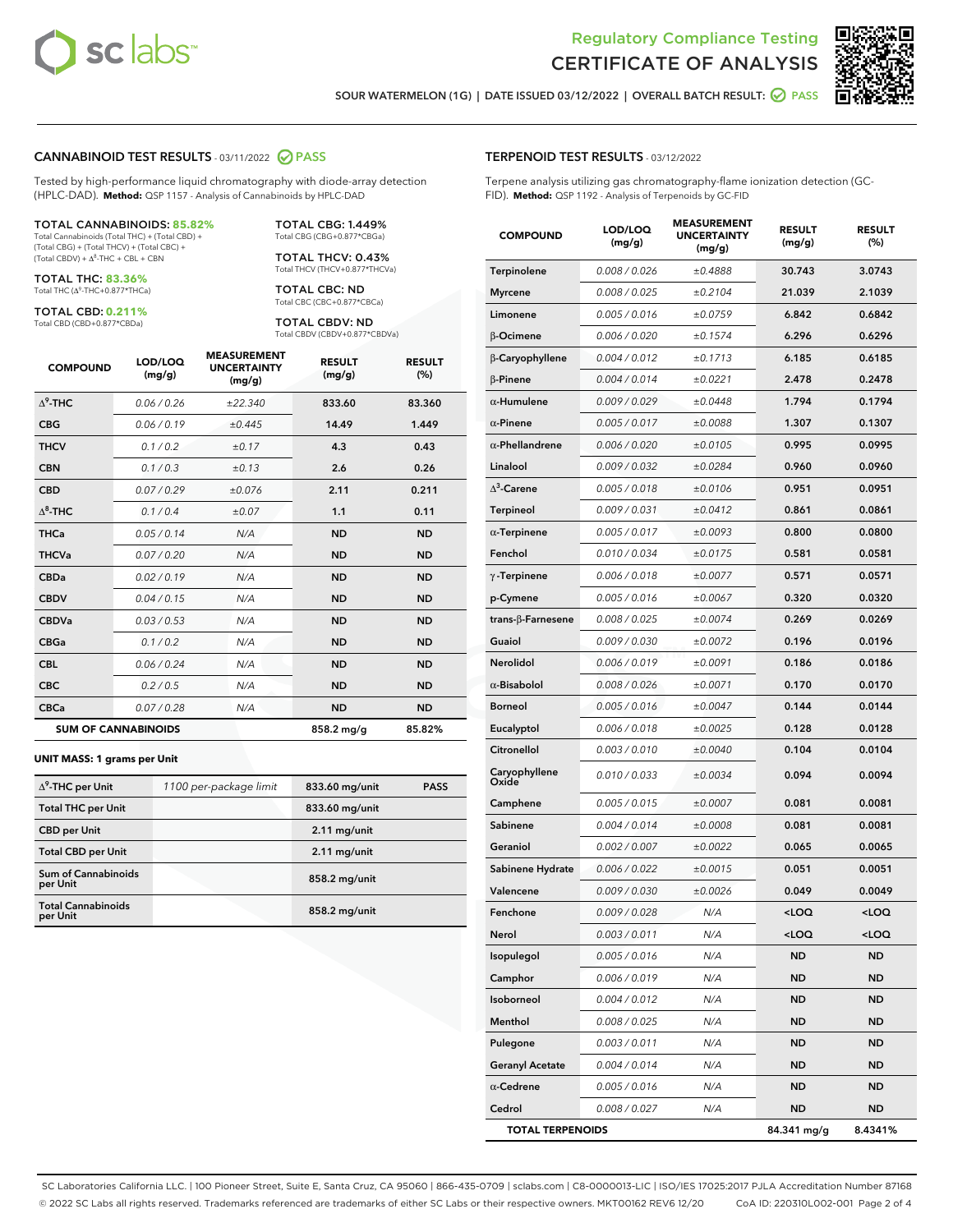



SOUR WATERMELON (1G) | DATE ISSUED 03/12/2022 | OVERALL BATCH RESULT: ☑ PASS

# CATEGORY 1 PESTICIDE TEST RESULTS - 03/12/2022 2 PASS

Pesticide and plant growth regulator analysis utilizing high-performance liquid chromatography-mass spectrometry (HPLC-MS) or gas chromatography-mass spectrometry (GC-MS). \*GC-MS utilized where indicated. **Method:** QSP 1212 - Analysis of Pesticides and Mycotoxins by LC-MS or QSP 1213 - Analysis of Pesticides by GC-MS

| <b>COMPOUND</b>             | LOD/LOQ<br>$(\mu g/g)$ | <b>ACTION</b><br><b>LIMIT</b><br>$(\mu g/g)$ | <b>MEASUREMENT</b><br><b>UNCERTAINTY</b><br>$(\mu g/g)$ | <b>RESULT</b><br>$(\mu g/g)$ | <b>RESULT</b> |
|-----------------------------|------------------------|----------------------------------------------|---------------------------------------------------------|------------------------------|---------------|
| Aldicarb                    | 0.03 / 0.08            | $\ge$ LOD                                    | N/A                                                     | <b>ND</b>                    | <b>PASS</b>   |
| Carbofuran                  | 0.02 / 0.05            | $>$ LOD                                      | N/A                                                     | <b>ND</b>                    | <b>PASS</b>   |
| Chlordane*                  | 0.03 / 0.08            | $\ge$ LOD                                    | N/A                                                     | <b>ND</b>                    | <b>PASS</b>   |
| Chlorfenapyr*               | 0.03/0.10              | $\ge$ LOD                                    | N/A                                                     | <b>ND</b>                    | <b>PASS</b>   |
| Chlorpyrifos                | 0.02/0.06              | $>$ LOD                                      | N/A                                                     | <b>ND</b>                    | <b>PASS</b>   |
| Coumaphos                   | 0.02 / 0.07            | $\ge$ LOD                                    | N/A                                                     | <b>ND</b>                    | <b>PASS</b>   |
| Daminozide                  | 0.02 / 0.07            | $\ge$ LOD                                    | N/A                                                     | <b>ND</b>                    | <b>PASS</b>   |
| <b>Dichlorvos</b><br>(DDVP) | 0.03/0.09              | $\ge$ LOD                                    | N/A                                                     | <b>ND</b>                    | <b>PASS</b>   |
| Dimethoate                  | 0.03 / 0.08            | $>$ LOD                                      | N/A                                                     | <b>ND</b>                    | <b>PASS</b>   |
| Ethoprophos                 | 0.03/0.10              | $>$ LOD                                      | N/A                                                     | <b>ND</b>                    | <b>PASS</b>   |
| Etofenprox                  | 0.02 / 0.06            | $\ge$ LOD                                    | N/A                                                     | <b>ND</b>                    | <b>PASS</b>   |
| Fenoxycarb                  | 0.03 / 0.08            | $\ge$ LOD                                    | N/A                                                     | <b>ND</b>                    | <b>PASS</b>   |
| Fipronil                    | 0.03 / 0.08            | $\ge$ LOD                                    | N/A                                                     | <b>ND</b>                    | <b>PASS</b>   |
| Imazalil                    | 0.02 / 0.06            | $\ge$ LOD                                    | N/A                                                     | <b>ND</b>                    | <b>PASS</b>   |
| <b>Methiocarb</b>           | 0.02 / 0.07            | $\ge$ LOD                                    | N/A                                                     | <b>ND</b>                    | <b>PASS</b>   |
| Parathion-methyl            | 0.03/0.10              | $>$ LOD                                      | N/A                                                     | <b>ND</b>                    | <b>PASS</b>   |
| <b>Mevinphos</b>            | 0.03/0.09              | $\ge$ LOD                                    | N/A                                                     | <b>ND</b>                    | <b>PASS</b>   |
| Paclobutrazol               | 0.02 / 0.05            | $\ge$ LOD                                    | N/A                                                     | <b>ND</b>                    | <b>PASS</b>   |
| Propoxur                    | 0.03/0.09              | $>$ LOD                                      | N/A                                                     | <b>ND</b>                    | <b>PASS</b>   |
| Spiroxamine                 | 0.03 / 0.08            | $\ge$ LOD                                    | N/A                                                     | <b>ND</b>                    | <b>PASS</b>   |
| Thiacloprid                 | 0.03/0.10              | $\ge$ LOD                                    | N/A                                                     | <b>ND</b>                    | <b>PASS</b>   |

# CATEGORY 2 PESTICIDE TEST RESULTS - 03/12/2022 2 PASS

| <b>COMPOUND</b>          | LOD/LOO<br>$(\mu g/g)$ | <b>ACTION</b><br><b>LIMIT</b><br>$(\mu g/g)$ | <b>MEASUREMENT</b><br><b>UNCERTAINTY</b><br>$(\mu g/g)$ | <b>RESULT</b><br>$(\mu g/g)$ | <b>RESULT</b> |  |
|--------------------------|------------------------|----------------------------------------------|---------------------------------------------------------|------------------------------|---------------|--|
| Abamectin                | 0.03/0.10              | 0.1                                          | N/A                                                     | <b>ND</b>                    | <b>PASS</b>   |  |
| Acephate                 | 0.02 / 0.07            | 0.1                                          | N/A                                                     | <b>ND</b>                    | <b>PASS</b>   |  |
| Acequinocyl              | 0.02/0.07              | 0.1                                          | N/A                                                     | <b>ND</b>                    | <b>PASS</b>   |  |
| Acetamiprid              | 0.02/0.05              | 0.1                                          | N/A                                                     | <b>ND</b>                    | <b>PASS</b>   |  |
| Azoxystrobin             | 0.02 / 0.07            | 0.1                                          | N/A                                                     | <b>ND</b>                    | <b>PASS</b>   |  |
| <b>Bifenazate</b>        | 0.01/0.04              | 0.1                                          | N/A                                                     | <b>ND</b>                    | <b>PASS</b>   |  |
| <b>Bifenthrin</b>        | 0.02/0.05              | 3                                            | N/A                                                     | <b>ND</b>                    | <b>PASS</b>   |  |
| <b>Boscalid</b>          | 0.03/0.09              | 0.1                                          | N/A                                                     | <b>ND</b>                    | <b>PASS</b>   |  |
| Captan                   | 0.19/0.57              | 0.7                                          | N/A                                                     | <b>ND</b>                    | <b>PASS</b>   |  |
| Carbaryl                 | 0.02/0.06              | 0.5                                          | N/A                                                     | <b>ND</b>                    | <b>PASS</b>   |  |
| Chlorantranilip-<br>role | 0.04/0.12              | 10                                           | N/A                                                     | <b>ND</b>                    | <b>PASS</b>   |  |
| Clofentezine             | 0.03/0.09              | 0.1                                          | N/A                                                     | <b>ND</b>                    | <b>PASS</b>   |  |

## CATEGORY 2 PESTICIDE TEST RESULTS - 03/12/2022 continued

| <b>COMPOUND</b>               | LOD/LOQ<br>$(\mu g/g)$ | <b>ACTION</b><br><b>LIMIT</b><br>(µg/g) | <b>MEASUREMENT</b><br><b>UNCERTAINTY</b><br>$(\mu g/g)$ | <b>RESULT</b><br>$(\mu g/g)$ | <b>RESULT</b> |
|-------------------------------|------------------------|-----------------------------------------|---------------------------------------------------------|------------------------------|---------------|
| Cyfluthrin                    | 0.12 / 0.38            | $\overline{2}$                          | N/A                                                     | <b>ND</b>                    | <b>PASS</b>   |
| Cypermethrin                  | 0.11 / 0.32            | 1                                       | N/A                                                     | <b>ND</b>                    | <b>PASS</b>   |
| Diazinon                      | 0.02 / 0.05            | 0.1                                     | N/A                                                     | <b>ND</b>                    | <b>PASS</b>   |
| Dimethomorph                  | 0.03 / 0.09            | $\overline{2}$                          | N/A                                                     | <b>ND</b>                    | <b>PASS</b>   |
| Etoxazole                     | 0.02 / 0.06            | 0.1                                     | N/A                                                     | <b>ND</b>                    | <b>PASS</b>   |
| Fenhexamid                    | 0.03 / 0.09            | 0.1                                     | N/A                                                     | <b>ND</b>                    | <b>PASS</b>   |
| Fenpyroximate                 | 0.02 / 0.06            | 0.1                                     | N/A                                                     | <b>ND</b>                    | <b>PASS</b>   |
| Flonicamid                    | 0.03 / 0.10            | 0.1                                     | N/A                                                     | <b>ND</b>                    | <b>PASS</b>   |
| Fludioxonil                   | 0.03 / 0.10            | 0.1                                     | N/A                                                     | <b>ND</b>                    | <b>PASS</b>   |
| Hexythiazox                   | 0.02 / 0.07            | 0.1                                     | N/A                                                     | <b>ND</b>                    | <b>PASS</b>   |
| Imidacloprid                  | 0.04 / 0.11            | 5                                       | N/A                                                     | <b>ND</b>                    | <b>PASS</b>   |
| Kresoxim-methyl               | 0.02 / 0.07            | 0.1                                     | N/A                                                     | <b>ND</b>                    | <b>PASS</b>   |
| <b>Malathion</b>              | 0.03 / 0.09            | 0.5                                     | N/A                                                     | <b>ND</b>                    | <b>PASS</b>   |
| Metalaxyl                     | 0.02 / 0.07            | $\overline{c}$                          | N/A                                                     | <b>ND</b>                    | <b>PASS</b>   |
| Methomyl                      | 0.03 / 0.10            | 1                                       | N/A                                                     | <b>ND</b>                    | <b>PASS</b>   |
| Myclobutanil                  | 0.03 / 0.09            | 0.1                                     | N/A                                                     | <b>ND</b>                    | <b>PASS</b>   |
| Naled                         | 0.02 / 0.07            | 0.1                                     | N/A                                                     | <b>ND</b>                    | <b>PASS</b>   |
| Oxamyl                        | 0.04 / 0.11            | 0.5                                     | N/A                                                     | <b>ND</b>                    | <b>PASS</b>   |
| Pentachloronitro-<br>benzene* | 0.03 / 0.09            | 0.1                                     | N/A                                                     | <b>ND</b>                    | <b>PASS</b>   |
| Permethrin                    | 0.04 / 0.12            | 0.5                                     | N/A                                                     | <b>ND</b>                    | <b>PASS</b>   |
| Phosmet                       | 0.03 / 0.10            | 0.1                                     | N/A                                                     | <b>ND</b>                    | <b>PASS</b>   |
| Piperonyl<br><b>Butoxide</b>  | 0.02 / 0.07            | 3                                       | N/A                                                     | <b>ND</b>                    | <b>PASS</b>   |
| Prallethrin                   | 0.03 / 0.08            | 0.1                                     | N/A                                                     | <b>ND</b>                    | <b>PASS</b>   |
| Propiconazole                 | 0.02 / 0.07            | 0.1                                     | N/A                                                     | <b>ND</b>                    | <b>PASS</b>   |
| Pyrethrins                    | 0.04 / 0.12            | 0.5                                     | N/A                                                     | <b>ND</b>                    | <b>PASS</b>   |
| Pyridaben                     | 0.02 / 0.07            | 0.1                                     | N/A                                                     | <b>ND</b>                    | <b>PASS</b>   |
| Spinetoram                    | 0.02 / 0.07            | 0.1                                     | N/A                                                     | <b>ND</b>                    | <b>PASS</b>   |
| Spinosad                      | 0.02 / 0.07            | 0.1                                     | N/A                                                     | <b>ND</b>                    | <b>PASS</b>   |
| Spiromesifen                  | 0.02 / 0.05            | 0.1                                     | N/A                                                     | <b>ND</b>                    | <b>PASS</b>   |
| Spirotetramat                 | 0.02 / 0.06            | 0.1                                     | N/A                                                     | <b>ND</b>                    | <b>PASS</b>   |
| Tebuconazole                  | 0.02 / 0.07            | 0.1                                     | N/A                                                     | <b>ND</b>                    | <b>PASS</b>   |
| Thiamethoxam                  | 0.03 / 0.10            | 5                                       | N/A                                                     | <b>ND</b>                    | <b>PASS</b>   |
| Trifloxystrobin               | 0.03 / 0.08            | 0.1                                     | N/A                                                     | <b>ND</b>                    | <b>PASS</b>   |

SC Laboratories California LLC. | 100 Pioneer Street, Suite E, Santa Cruz, CA 95060 | 866-435-0709 | sclabs.com | C8-0000013-LIC | ISO/IES 17025:2017 PJLA Accreditation Number 87168 © 2022 SC Labs all rights reserved. Trademarks referenced are trademarks of either SC Labs or their respective owners. MKT00162 REV6 12/20 CoA ID: 220310L002-001 Page 3 of 4